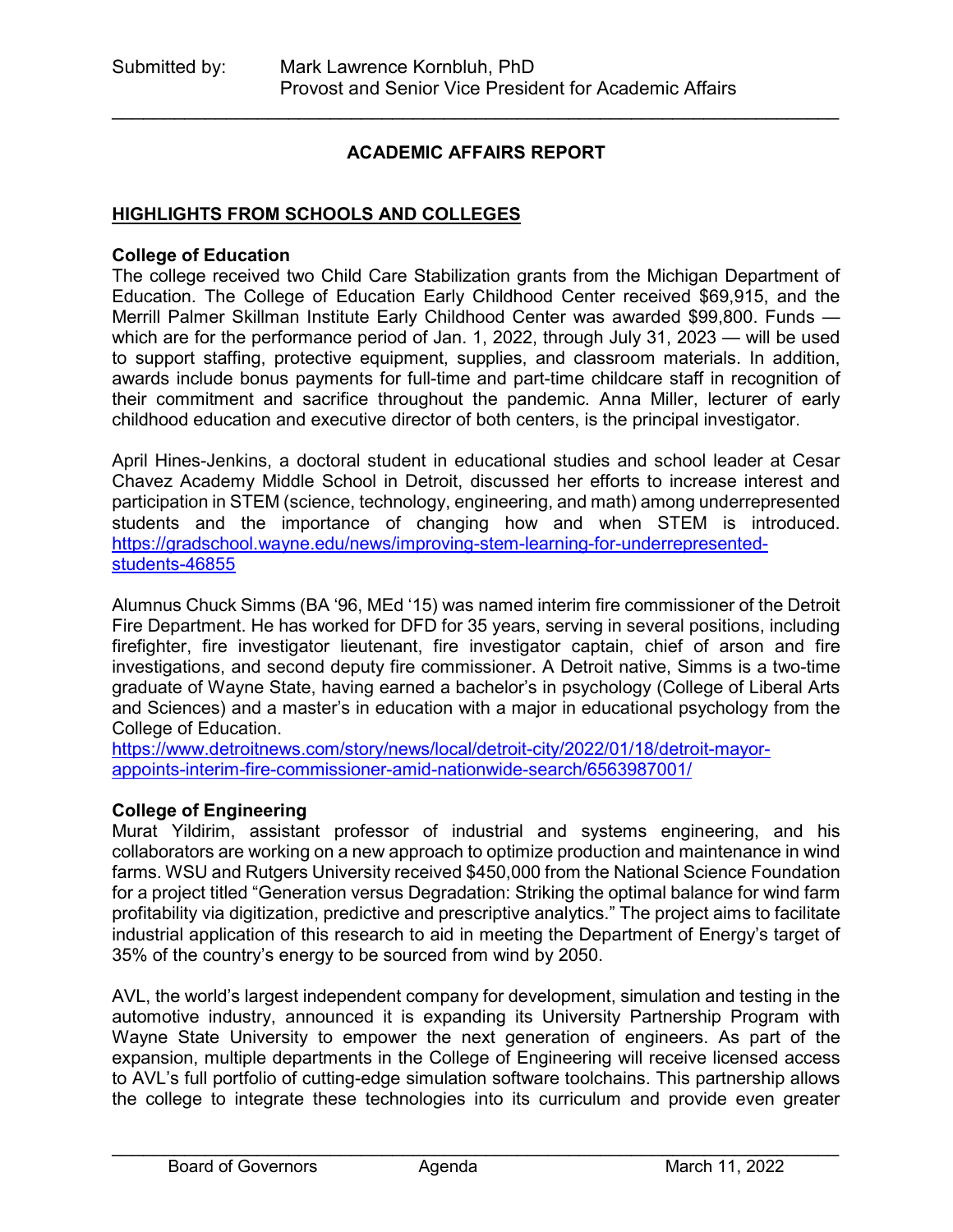learning experiences with real-world applications, including batteries, fuel cells and controls development.

Sorin Draghici, professor of computer science, was elected an IEEE Fellow, an accolade reserved for Institute of Electrical and Electronics Engineers members whose extraordinary accomplishments in their fields are deemed worthy. Draghici was recognized for contributions to the analysis of high-throughput genomics and proteomics data. He leads the Intelligent Systems and Bioinformatics Laboratory at Wayne State and holds a joint appointment in the Department of Obstetrics and Gynecology in the WSU School of Medicine. He has published two best-selling books, eight book chapters, and more than 160 peer-reviewed journal and conference papers.

## **College of Fine, Performing and Communication Arts**

The Department of Communication launched its fully online M.A. in Public Relations and Strategic Communication. This program is a professional degree that emphasizes the theory and application of communication in a variety of contexts. These include working in public relations, employee relations, media relations, public affairs, issue and crisis management, technical and employee communication, and related activities in business, industry, nonprofit, and governmental settings.

Dr. Stephanie Tong, Associate Professor in the Department of Communication, received the Research Cultivation Grant from the National Communication Association for a project entitled *How Do People Process Racial Hate Speech on Social Media? Examining Pandemic-Related Anti-Asian Rhetoric on Twitter***.** This research project examines Americans' interpretation of anti-Asian online hate speech in the current context of COVID-19. In addition to advancing communication theory and providing deeper insights into contemporary understandings of racism, the results of this research are poised to offer important practical insights that can stimulate positive social change.

James Pearson Duffy Department of Art & Art History students put the final touches on the 18' x 36' mural that they have painted for the outside of Old Main titled "Interactive Hands". The students were given a thematic prompt by a review committee headed by Grace Serra, Director of the WSU Art Collection. This represents the diversity of the WSU student population and the variety of courses studied within the walls of Old Main.

The Maggie Allesee Department of Theatre and Dance had a very successful first show of 2022. This production brought Dance B.F.A. Capstone students to the stage with "Marking Our Mark." All work was choreographed by this year's graduating BFA seniors. The show highlighted each choreographer's individual style, making for an entertaining and experimental experience. Beauty, grace, humor, theatricality, and film were all fused together to create an immersive and engaging show.

## **College of Liberal Arts and Sciences**

In January, U.S. News and World Report ranked Wayne State's **Online Master's in Criminal Justice** among the best in the state and the nation for 2022. U.S. News evaluated master's degree programs in criminal justice and criminology using five categories including: engagement, faculty credentials and training, services and technologies, expert opinion and student excellence. We're thrilled that our Department of Criminal Justice continues to set the standard for renowned and flexible graduate education.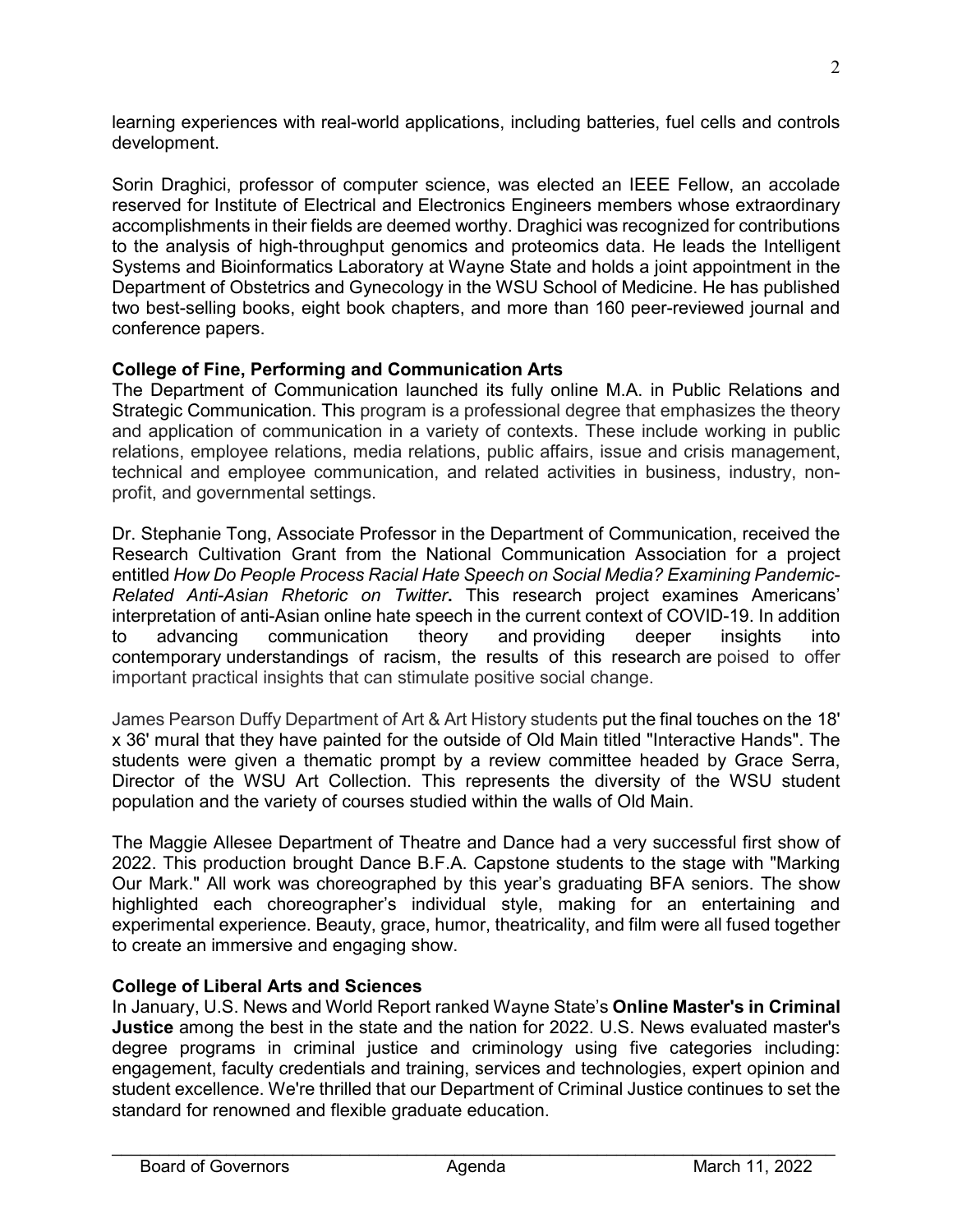The NEH recently granted **Department of Anthropology Chair Dr. Krysta Ryzewski** more than \$74,000 to pursue her [groundbreaking Hamtramck Historic Spatial Archaeology Project.](https://clas.wayne.edu/anthropology/news/wayne-states-hamtramck-historic-spatial-archaeology-project-receives-neh-funding-44119) The project, a collaboration with Michigan Tech University, will be among the *first* attempts to link archival, archaeological, and geospatial data across time and space.

Our students continue to change the world for the better and advocate for a healthier Michigan. Graduate biochemistry student **Katie Dwyer**, who also serves as vice president of Science Policy Network-Detroit (SciPol-Detroit), recently [penned a compelling op/ed in the](https://www.detroitnews.com/story/opinion/2022/01/06/opinion-lead-isnt-just-water-and-its-not-just-flint/9106337002/)  [Detroit News](https://www.detroitnews.com/story/opinion/2022/01/06/opinion-lead-isnt-just-water-and-its-not-just-flint/9106337002/) detailing the widespread issue of lead exposure in Michigan children. Katie shares that she recently held a panel that brought together local experts, community voices and lawmakers to discuss the impact of lead on Detroit children and science-based solutions. We're proud to call Katie a CLAS Warrior and can't wait to see what she does next.

**Kalimah Johnson, an M.A. student in English,** recently received the [Warrior of Distinction](https://clas.wayne.edu/news/masters-student-kalimah-johnson-receives-warrior-of-distinction-award-44099)  [Student Award from the President's Commission on the Status of Women.](https://clas.wayne.edu/news/masters-student-kalimah-johnson-receives-warrior-of-distinction-award-44099) In addition to being a tremendous student, Kalimah is the founder of the nonprofit SASHA Center (Sexual Assault Services for Holistic Healing and Awareness). Through the SASHA Center, she works to educate the public about sexual assault, raise awareness about this important issue, and provide support to survivors of sexual violence, especially African American women. We're constantly in awe of our amazing CLAS Warriors and Kalimah is no exception.

# **Eugene Applebaum College of Pharmacy & Health Sciences**

Postdoctoral scholar Sara Alosaimy won the national Society of Infectious Diseases Pharmacists Paper of the Year for work done in WSU Applebaum's Anti-Infective Research Laboratory, directed by Professor Michael Rybak.

The postgraduate year two (PGY2) Infectious Diseases residency at Henry Ford Health System – founded by Professor Susan Davis and with Assistant Clinical Professor Mike Veve as key preceptor – is the recipient of the American Society of Health-System Pharmacists (ASHP) Foundation 2021 Residency Program Excellence Award.

WSU Applebaum graduated 103 students in Dec. 2021; 888 students are registered for winter 2022 as of Feb. 3, 2022. The Doctor of Physical Therapy Class of 2021 had a first-time board exam pass rate of 97.1%, scoring higher than both the national mean and Michigan program mean in every aspect of the exam.

## **Graduate School**

The Graduate School's Professional Development Series continues in 2022, with nine events focusing on the pillars of research preparation, career advancement, and financial literacy. While targeted to graduate students, these events also provide value to undergraduate students, prospective graduate students, faculty, and staff. Registration and attendance numbers have doubled each semester since Winter 2020; January's *How to Interview* event featured nearly 250 registrations.

The 2022 Graduate Research Symposium concluded March 10 and featured the work of 180 postdoc and graduate student researchers. This year also featured presentations from researchers at partner institutions including the University of Michigan, Michigan State University, and Oakland University. As the Symposium's popularity grows and extends across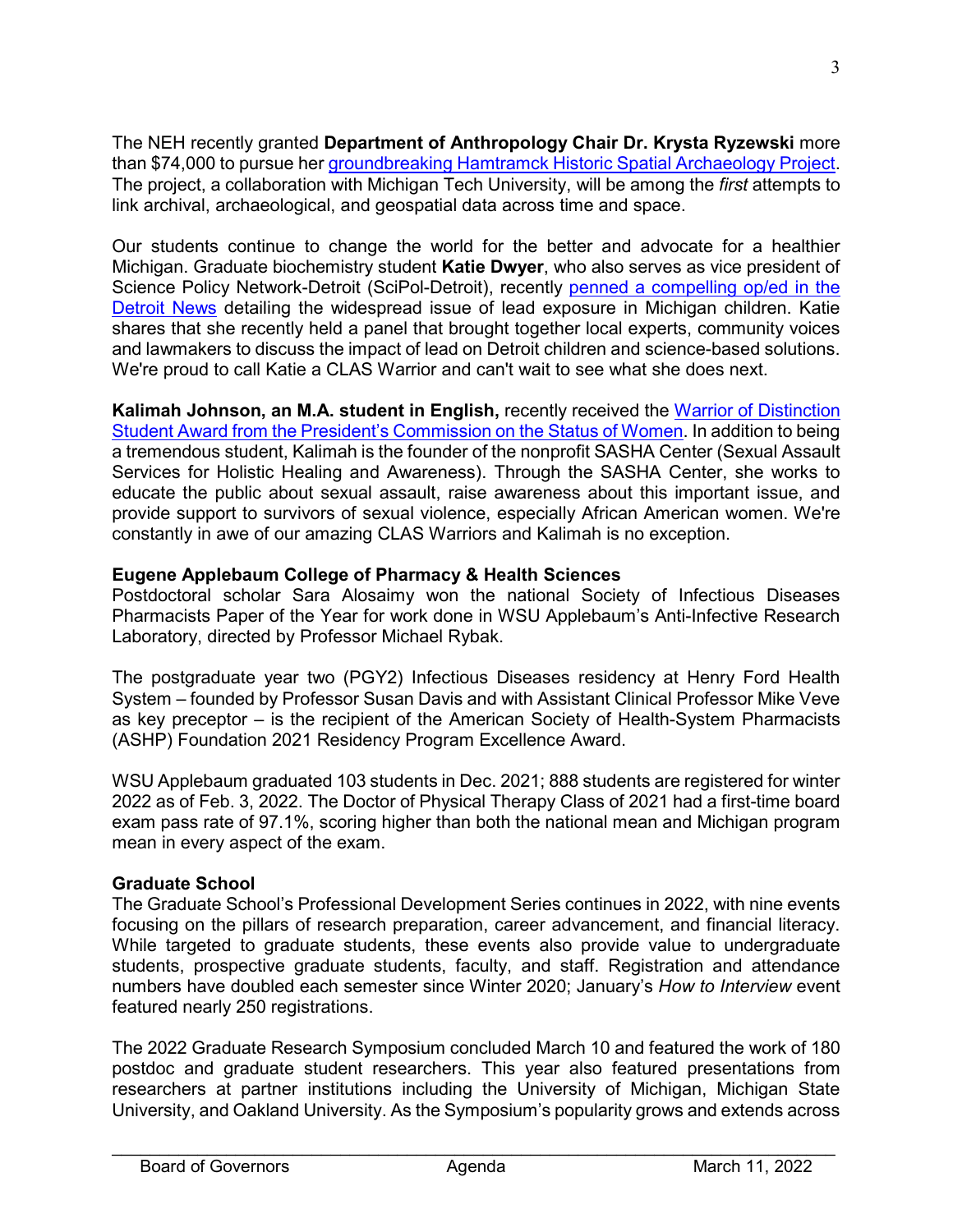the state, the Graduate School hopes this event will become the Midwest United States' premier research event. Final attendee numbers and demographics from this year's event are still being tallied and will be shared at a future Board of Governors meeting.

## **Honors College**

The Irvin D. Reid Honors College designated the month of January as "Life Skills Month." The idea was to take advantage of the new year and the remote month, using the forced change of scenery as fuel for a change of mindset: forming positive habits for school, career, and life. Dean Corvino shared daily tips on Canvas with Honors students. Throughout the month, life skills topics included: time management, the power of language, failing productively, mindfulness and meditation, planning for career, time blocking, recognizing your quicksand, grace vs. complacency, the power of positive disruption, and others. Student shared their own strategies and challenges through these engaged Canvas posts.

In January, calls went out to Honors students to serve as production interns for the upcoming Honors College fundraising showcase, currently called "Zoom to the Finish III." These YouTube watch parties not only raise funding for the college, but the showcase the amazing work of students and faculty. Interested students are applying for these paid internships in areas of video production and editing, marketing, writing, and other skills. The final project will premiere on YouTube on Giving Day (April 7).

#### **Law School**

In early January, Wayne Law lost [Professor Peter Henning,](https://law.wayne.edu/news/wayne-law-remembers-peter-henning-46826) who passed away after a battle with an aggressive form of frontotemporal dementia. Professor Henning was an inspirational mentor, teacher, and friend. In memory of Professor Henning and in honor of his contributions to Wayne State University Law School's moot court program, the moot court program's annual fall in-house competition will be renamed the Peter J. Henning Criminal Law In-House Competition started with the Fall 2022 competition.

The law school continues to lead and to receive accolades for its programs at the intersection of social justice and community engagement. In January, the White House and the Department of Justice invited Assistant Professor (Clinical) and Director of Externships Daniel Ellman to discuss the Warrior Eviction Defense Corps-Wayne Law's response to the [Attorney General's Call to Action to the Legal Profession](https://www.justice.gov/ag/page/file/1428626/download) to address the housing and eviction crisis—at an event they were hosting to discuss law school eviction prevention efforts. Ellman was selected to present the Corps during a panel as part of the event, and Wayne Law was one of the highlighted programs in the [White House's Fact Sheet.](https://www.whitehouse.gov/briefing-room/statements-releases/2022/01/28/fact-sheet-the-white-house-and-department-of-justice-announced-99-law-schools-in-35-states-and-puerto-rico-continue-to-answer-the-attorney-generals-call-to-action-for-stronger-access-to-just/)

The law school also helped the American Bar Association (ABA) break new ground in the area of police reform. Second-year law students Dominica Convertino and Kawkab El-Moussaoui are serving as 2 of only 38 inaugural nationwide Fellows with the ABA's [Legal](https://www.americanbar.org/groups/criminal_justice/police_practices/)  [Education Police Practices Consortium](https://www.americanbar.org/groups/criminal_justice/police_practices/) during the Winter 2022 semester. As a co-founder of the Consortium, Wayne Law committed to supporting its work in contributing to the national effort examining and addressing legal issues in policing and public safety, including conduct, oversight, and the evolving nature of police work.

Wayne Law graduates continue to excel in the job market. According to the most recent American Bar Association employment data, more than 91% of the 2021 Wayne Law class are employed in full-time, long-term jobs that require bar passage or for which a J.D. is an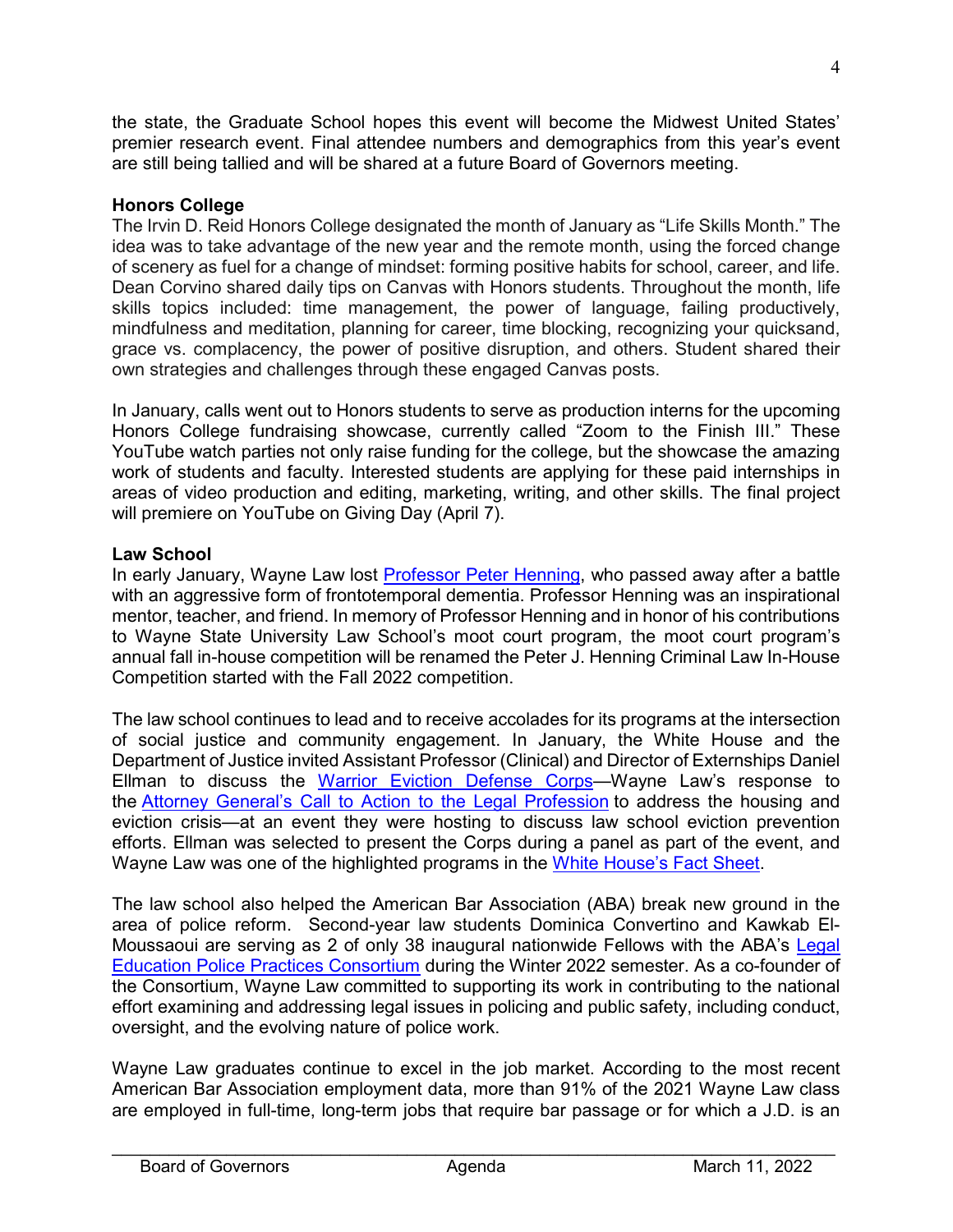advantage. This number shows an improvement from the class of 2020, which already ranked Wayne Law as No. 47 in the country according to an analysis of the American Bar Association's 2020 employment data.

#### **Mike Ilitch School of Business**

The Ilitch School is proud to partner with the WSU School of Medicine on a new joint degree program in which medical students can earn an M.B.A. concurrently with their four-year medical degree. The curriculum will provide students with core courses in both medicine and business, as well as supporting elective courses in each field, and specialized courses in both. Upon successful completion of the program, students will be prepared for employment as physicians and in a wide range of additional settings in the public and private sector. Approved by the Board of Governors at their January meeting, the M.D./M.B.A. joins the Ilitch School's existing M.B.A. concentration [in healthcare supply chain](https://ilitchbusiness.wayne.edu/news/ilitch-school-offers-new-healthcare-supply-chain-management-course-for-fall-2020-39705) in addressing the evergrowing need for business-minded professionals in the medical fields.

On February 2, the school hosted a live, virtual event featuring Detroit native and Cass Tech alumna Rosalind (Roz) Brewer, CEO, Walgreens Boots Alliance, Inc., and moderated by Pamela J. Moore ('94, M.B.A. '00) president and CEO, Detroit Public Schools Foundation. Brewer is currently ranked #6 on Fortune's 50 Most Powerful Women in Business. She and Moore discussed lessons learned throughout her distinguished academic and professional career. The event was part of the Ilitch School's Dean's Executive Speaker Series, which was launched in January 2021. A recording has been posted on the [Wayne State University](https://www.youtube.com/watch?v=2fhH8NbgjZc)  [YouTube channel.](https://www.youtube.com/watch?v=2fhH8NbgjZc)

The Wayne State University Chapter of Net Impact, an Ilitch School student organization, has been selected as a finalist for the Net Impact Chapter of the Year for 2020-21. The WSU chapter was recognized for going above and beyond in activities, member engagement and more from July 2020 to June 2021. Net Impact is an international nonprofit organization with more than 400 chapters worldwide. Its members are dedicated to using business as a force to create positive impact on society. The WSU chapter's mission is to connect undergraduate and graduate students to make a difference on campus, in the community and around the world.

## **School of Information Sciences (SIS)**

The article "The Fabric of Detroit: Uncovering Public Art" was featured in the university's Today@Wayne and Get Involved e-newsletters. The story is about SIS student Cameron Socha, who under the direction of Associate Professor Joan Beaudoin, completed a directed study course that aimed to photograph, catalog and map murals in the city of Detroit. Cameron has also been asked to perform a social media takeover on behalf of the university, which provides a great opportunity for SIS to showcase the surprising and unique projects offered within our programs.

SIS recently signed a contract with the Hustle texting platform. SIS representatives will use the platform to introduce a new way of contacting and engaging with current and prospective students, alumni and donors. Campaigns will include texts to notify students about scholarship and registration deadlines; outreach to encourage prospective students to complete the application process; Giving Day and other appeals for donations and more.

Recent SIS alumna Kendra Moyer, an activist with deep ties to Wayne State, was featured on the wayne.edu homepage in recognition of Black history Month. Moyer was previously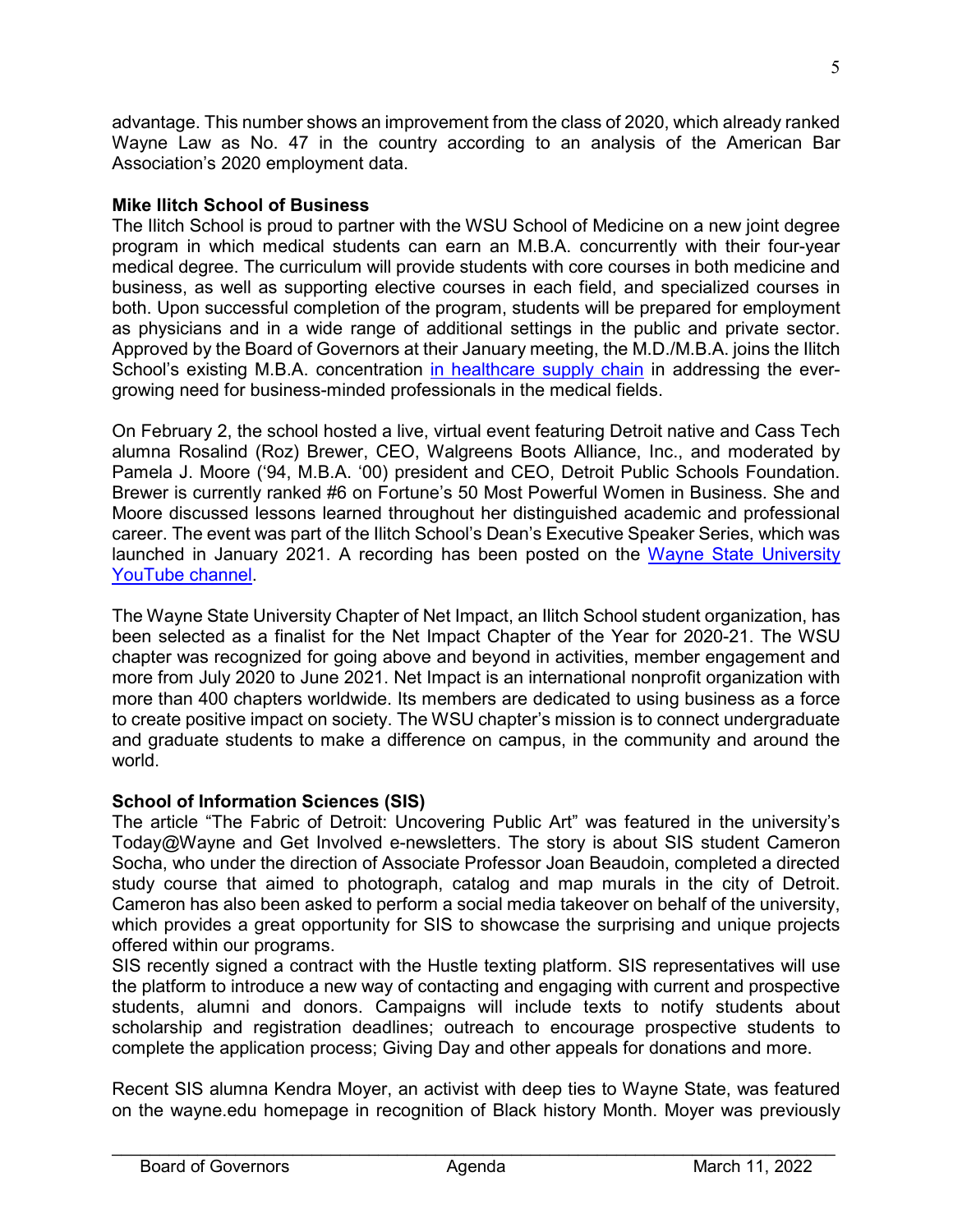featured in social media posts and Today@Wayne as part of the university's commencement communications. Moyer's mother is a SIS alum who worked to protect library patrons' rights to privacy under the Patriot Act and her father was co-creator of the League of Revolutionary Black Workers and the first Black editor of Wayne State's student newspaper, The South End. As a student, Moyer worked with the Voices from the Grassroots project at WSU Law School's Damon J. Keith Center for Civil Rights to create a metadata library of terms related to Civil Rights activism in Detroit.

## **School of Medicine**

The Wayne State University School of Medicine is very proud to announce the creation of the Three-Year MD program. While there are over 20 similar programs in the country, ours is the first in the state of Michigan and one of the only in the country to offer training in residency programs beyond primary care specialties. Prior to matriculation at the WSUSOM, accepted students will interview with their desired residency program and offered conditional acceptance into the residency program. Mentorship from the residency program will begin the day the student enters medical school and will continue throughout the three years. This program meets all requirements of the Liaison Committee on Medical Education, the accrediting body of all US medical schools, and students will receive their MD at the end of three years allowing them to begin their training and enter the work force a year earlier. Given the attractiveness of this option to potential students, it allows us to attract applicants of the highest caliber to our medical school and ensures that these students provide care in metro Detroit upon graduation, providing a great service to the community which we serve.

The Wayne State University School of Medicine has introduced a new joint degree program in which medical students can earn a master's of business administration degree concurrently with their four-year medical degree. The program is a partnership between the WSU School of Medicine and WSU's Mike Ilitch School of Business. Several M.D.-M.B.A. programs already exist at other medical schools, but the majority are five-year programs, which require medical students to pull out of their medical education programs for a year, delaying graduation and the start of residency programs. WSU allows students to complete both degrees in four years. The Association of American Medical Colleges reports that students who select an M.D.-M.B.A. program often develop careers in medicine with clinical and administrative responsibilities. The M.B.A. coursework prepares them to administer clinics and medical centers, manage health care organizations, and become more effective advocates for patients while striving to improve the health care system.

## **School of Social Work**

Assistant Professor, Teaching and Director of Continuing Education Shantalea Johns was selected to be part of the CSWE cohort of Scholars in Global and Intercultural Competence in recognition of her innovation in education to introduce social work students to the wealth of international perspectives on social problems and imaginative solutions in the context of cultural diversity and complex social and economic justice issues.

Associate Professor of Teaching Judith Wineman and her husband Dr. Kim Schopmeyer initiated the Wineman/Schopmeyer Family Endowed Student Support Fund to fuel the critical work of the social work student organizations. This gift is the first of kind for the School of Social Work which focuses solely on the work of student organizations and the recently formed Social Work Student Alliance, an umbrella organization supporting student activities and outreach.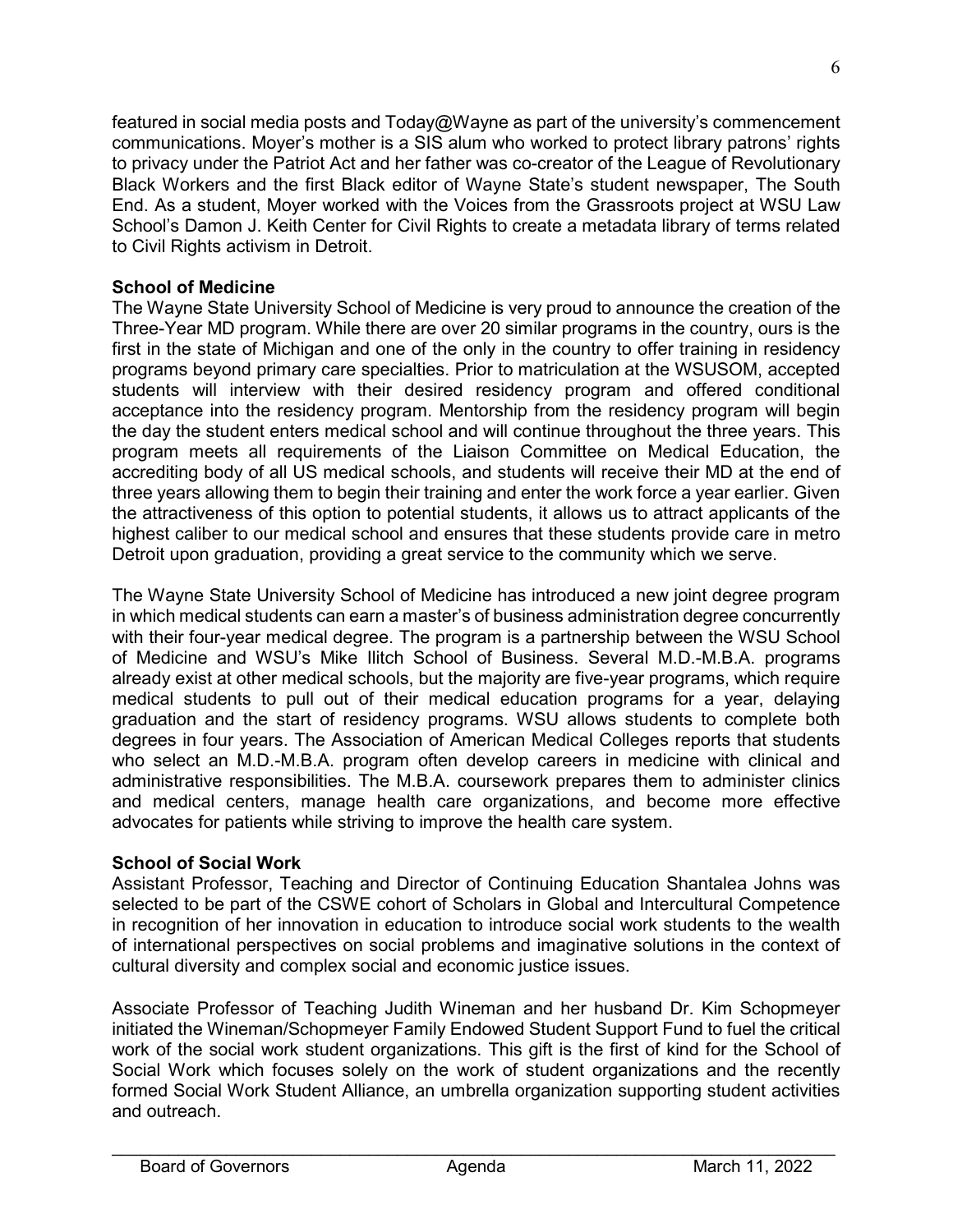# **Academic Student Affairs and Global Engagement**

## **Undergraduate Admissions**

In mid-February, applications and admissions both were up 5% for FTIACS, with 44% of those students using the test-optional application. Transfer applications submitted were up 4%. To encourage admitted students to enroll, Admissions launched a yield campaign including email and postal mail communications, and created a new digital marketing yield campaign with targeted digital ads.

## **Office of Student Financial Aid (OSFA)**

OSFA has awarded \$27,241,100 in WSU CARES III student grants to 12,677 students to assist with educational costs such as tuition, food, housing, health care (including mental health care), child care or emergency costs that arise due to coronavirus. The Office of the University Bursar has spent more than \$5.6 million of the \$28 million to pay balances for over 1,700 students.

# **Office of International Programs (OIP)**

For the second year in a row, Wayne State University has been selected as an Institute Partner for the 2022 Mandela Washington Fellowship for Young African Leaders. Beginning in mid-June, the university will host 25 of Africa's bright, emerging public management leaders for a six-week leadership institute sponsored by the U.S. Department of State. The [Mandela](http://www.mandelawashingtonfellowship.org/)  [Washington Fellowship,](http://www.mandelawashingtonfellowship.org/) the flagship program of the [Young African Leaders Initiative](https://yali.state.gov/) (YALI), empowers young African leaders through academic coursework, leadership training, mentoring, networking, professional opportunities and local community engagement. YALI supports young Africans as they spur economic growth and prosperity, strengthen democratic governance, and enhance peace and security across Africa. The Wayne State program is managed by OIP.

Spring recruitment is well underway, with OIP participating in virtual recruitment events to connect with students in Turkey, Saudi Arabia, Colombia and Brazil, as well as broader regions such as the Caribbean, Sub-Saharan Africa, the Middle East, Latin America and Southeast Asia. The university was featured in a webinar hosted by Sannam4 for prospective students in India, and OIP is collaborating with the College of Engineering to be featured in Facebook/Instagram live talks hosted by [HSM-INACE](https://www.inace.org/hsm-inace) in India in the coming months.

## **Transfer Student Success Center (TSSC)**

The TSSC has created Henry Ford Fridays, virtual advising events for the college with a specific focus for each session. Topics include general advising, transferring into pre-health programs, and adult transfer students. Virtual and in-person advising is offered weekly at Schoolcraft and Oakland Community College, and a virtual advising session was offered at Grand Rapids Community College.

The TSSC is streamlining the transition for transfer students by expediting transfer credit evaluation once a student is admitted and implementing a new self-service transfer credit equivalency system for prospective students to help clarify which courses will be accepted.

# **Undergraduate Research Opportunities Program (UROP)**

UROP provides undergraduate students with opportunities to work with faculty on research and creative projects. 27 undergraduate students have been accepted and will be funded by UROP to present research at the National Conference on Undergraduate Research in April,